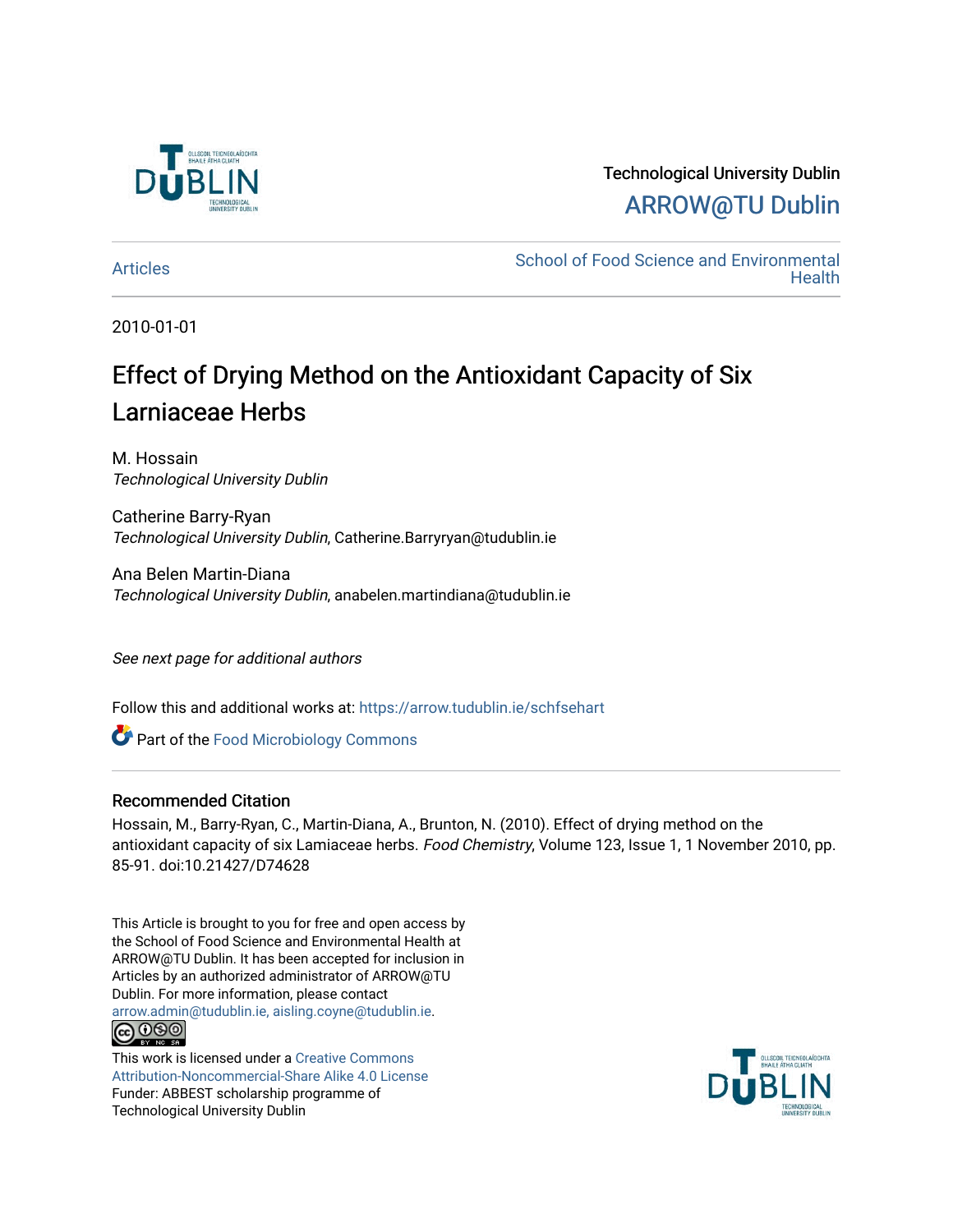# Authors

M. Hossain, Catherine Barry-Ryan, Ana Belen Martin-Diana, and N. Brunton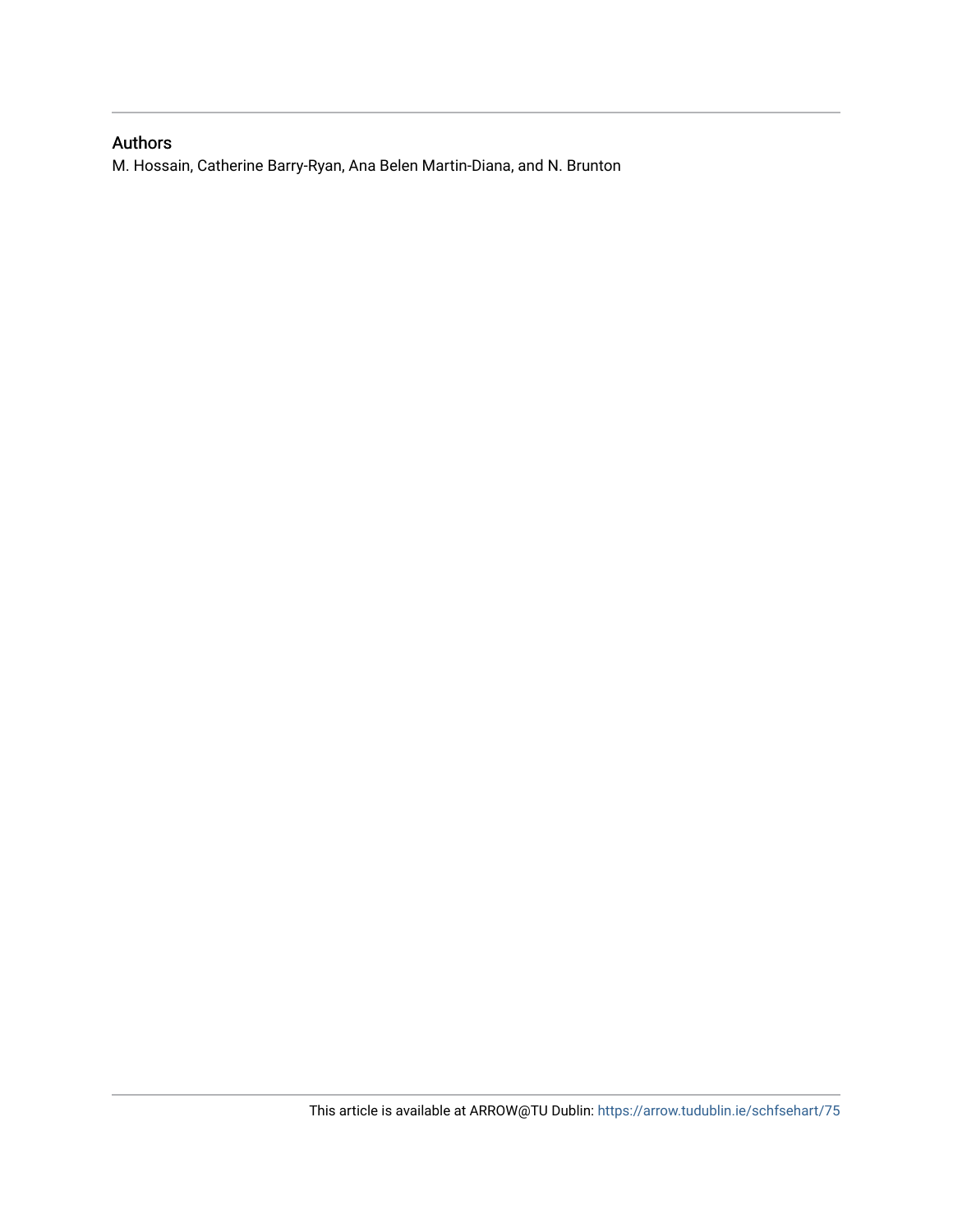### Effect of drying method on the antioxidant capacity of six Lamiaceae herbs

M.B. Hossain a,b,\*, Catherine Barry-Ryan a, A.B. Martin-Diana a, N.P. Brunton b

a School of Food Science and Environmental Health, Cathal Brugha Street, Dublin Institute of Technology, Dublin, Ireland b Teagasc, Ashtown Food Research Centre, Ashtown, Dublin 15, Ireland

Food Chemistry 123 (2010) 85–91

#### a b s t r a c t

samples. Ferric reducing antioxidant property (FRAP) and oxygen radical absorbance capacity (ORAC) The present study investigated the changes in total phenols (TP), rosmarinic acid content and antioxidant capacity of six Lamiaceae herbs (rosemary, oregano, marjoram, sage, basil and thyme) after three drying treatments (air-, freeze- and vacuum oven-drying) stored for 60 days at A20 °C and compared to fresh were used as markers for antioxidant capacity. Air-dried samples ha d significantly (p < 0.05) higher TP, rosmarinic acid content and antioxidant capacity than had freeze-dried and vacuum oven-dried samples throughout the storage period. Fresh samples had the lowest values for the parameters tested. Vacuum oven-drying resulted in higher TP and FRAP values in rosemary and thyme during 60 days of storage than did freeze-drying. In ORAC assay, the difference was significantly higher only in thyme. Storage did not show any effect on the dried samples for the parameters tested.

#### 1. Introduction

**Herbs** Drying

Keywords:

A ntioxidant capacity Total phenol Rosmarinic acid

served against deterioration and spoilage. Fresh Lamiaceae herbs usually contain 75–80% water, and water levels need to be lowered to less than 15% for their preservation (Diaz-Maroto, Perez Coello, & Cabezudo, 2002). Drying is by far the most widely used treatment. Drying of herbs inhibits microbial growth and forestalls certain biochemical changes but, at the same time, it can give rise to other alterations that affect herb quality, such as changes in The food industry is becoming increasingly interested in aromatic herbs, mainly of the Lamiaceae family, due to growing consumer demands for healthy foods of natural origin. These are used, not only for flavouring, but also for other purposes, including their medicinal and anti-inflammatory properties or their antioxidant activities (Pizzoccaro, Mascaro, Caffa, Gasparoli, & Fedeli, 1987). In addition to the food industry, Lamiaceae herbs are also of high demand in dyeing, fragrances, cosmetics, beverages and smoking industries (Papageorgiou, Mallouchos, & Komaitis, 2008). Lamiaceae herbs are very rich sources of antioxidant compounds (Hossain, Brunton, Barry-Ryan, Martin-Diana, & Wilkinson, 2008; Shan, Cai, Sun, & Corke, 2005) which could be used in food preservation against oxidative damage. Lamiaceae herbs, namely rosemary, oregano, marjoram, sage, basil and thyme, are popular aromatic herbs, growing in many regions of the world. Immediately after harvesting, these highly perishable raw materials have to be pre-

in thyme (Venskutonis, 1997), and some sesquiterpenes in differman, Durance, & Girard, 1999). Most studies have reported changes antioxidant capacity of herbs after drying is very limited. For this reason, the present study investigated the effects of three drying methods; freeze-drying, vacuum oven-drying and air-drying on total phenols (TP), rosmarinic acid content and antioxidant capacity of six Lamiaceae herbs, as measured by ferric reducing antioxidant activity (FRAP) and oxygen radical absorbance capacity (ORAC) assays and compared them with the fresh products. appearance and alterations in aroma caused by losses in volatiles or the formation of new volatiles as a result of oxidation reactions or esterification reactions. Certain compounds (normally present) have been observed to increase in different herbs after drying: for example, eugenol in bay leaf (Diaz-Maroto et al., 2002), thymol ent herbs (Baritaux, Richard, Touche, & Derbesy, 1992; Yousif, Scain colour and volatile compounds of the aromatic herbs after drying (Di Cesare, Forni, Viscardi, & Nani, 2003; Diaz-Maroto et al., 2002). Use of freeze-drying as the drying treatment has been reported to retain features that are closer to the characteristic appearance of the fresh plant (Venskutonis, 1997). However, information on changes in total phenol, rosmarinic acid content and

- 2. Materials and methods
- 2.1. Samples and reagents

 Six different fresh Lamiaceae herbs were procured from Flc Premium Herbs Ltd. (Israel). All samples were cultivated in the northern Negev Desert, Israel (Latitude 30 300 ON, Longitude 34 550 OE,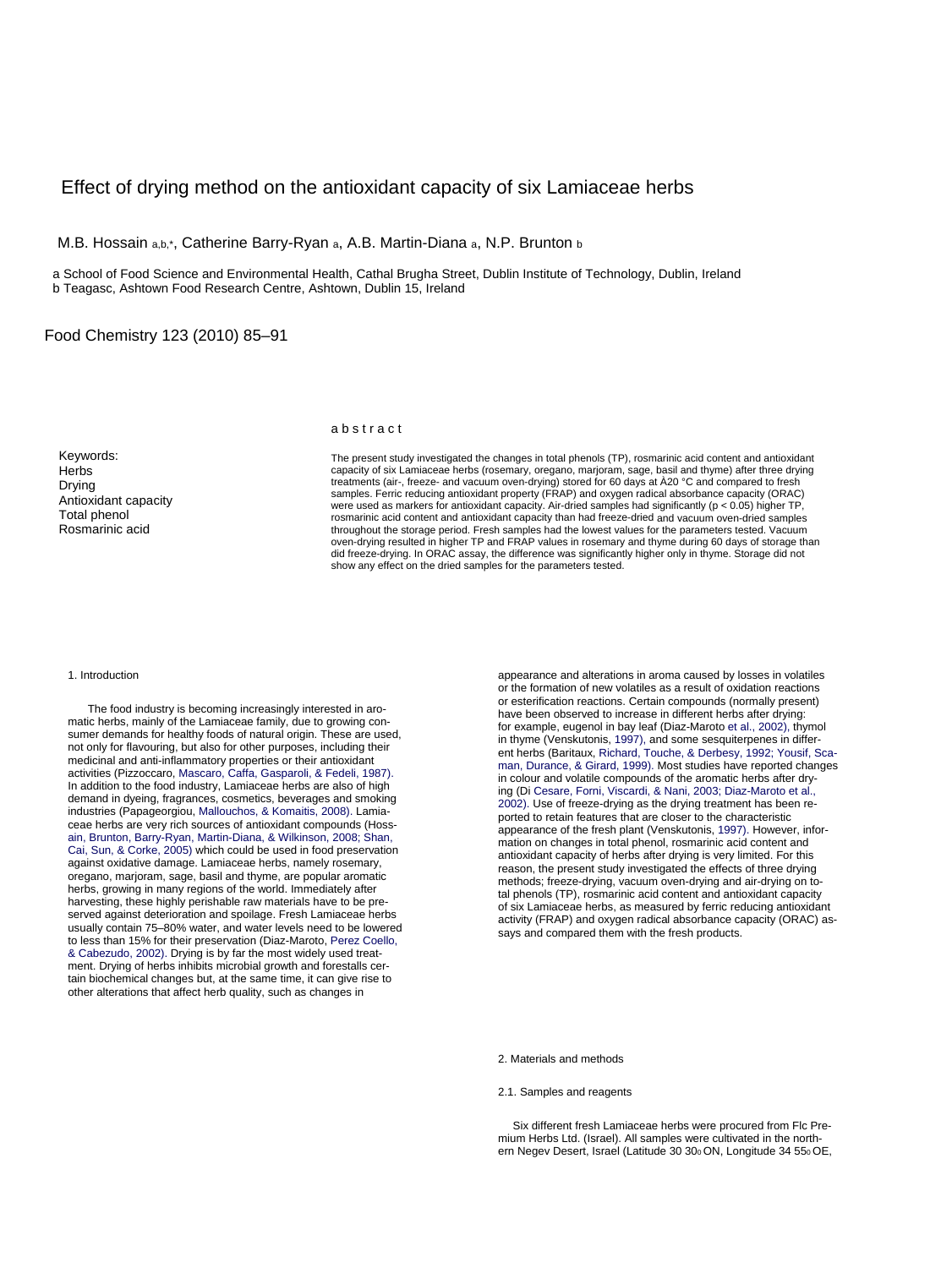annual rainfall 12 inches). The herbs were transported to Ireland in premium condition, at 1–3 °C, within 3 days after harvesting. Folin– Ciocalteu reagent, gallic acid, sodium acetate (anhydrous), ferric chloride hexahydrate, 2,4,6-tri(2-pyridyl)-s-triazine, 6-hydroxy-2,5,7,8-tetramethylchroman-2-carboxylic acid, sodium carbonate,

### 2.2. Drying of fresh herbs

used for extraction to measure the antioxidant capacity of the fresh 0.064 mbar for 72 h. All the dried samples, like the fresh ones, were analysed immediately (day 0), vacuum-packed and kept at Å20 °C 60 days. The film (75 lm thickness) of the vacuum pack pouches (Allfo vakuumverpackungen Hans Bresele KG, Germany) were composed of a mixture of polyamide (PA) and polyethylene (PE) with an oxygen and carbon dioxide permeability rate of 60 cm3/m2/24 h/atom and 180 cm3/m2/24 h/atom, respectively (23 °C, 75% RH). The water vapour permeability of the film was 2.7 g/m2/24 h at 23 °C and 85% RH. Each herb was divided into five batches. One was immediately herbs. Another batch was kept at À20 °C for analyzing the effect of storage on fresh herbs every 15 days until 60 days, in comparison to the dried herbs. The remaining batches were dried using one of the following drying methods: (a) drying at ambient temperature in a dark, well-ventilated room for 3 weeks (mean temperature 14 °C; mean relative humidity 10%); (b) drying in a vacuum oven (Gallenkamp, UK) at 70 °C for 16 h in the vacuum of 600 mbar; (c) freeze-drying in a frozen in time limited freeze-drier, model no. A 6/14 at a temperature of A54 °C and a pressure of for analysing the effect of storage after drying every 15 days until

#### 2.3. Preparation of extracts from fresh herbs

mately 0.5 cm2 and milled into semi-paste by a kitchen blender (Kenwood Limited, UK). The semi-paste herb (4 g) was immedian Omni-prep multisample homogeniser (Omni International, USA) at 24,000 rpm. The homogenised sample suspension was shaken overnight at 1500 rpm at room temperature. The sample suspension was then centrifuged at 3000 rpm for 15 min and immediately filtered through 0.22 lm polytetrafluoethylene (PTFE) filters. The extracts were kept in Å20 °C for subsequent The fresh herbs were chopped into small pieces of approxiately mixed with 25 ml of methanol (80%) and homogenised with analysis.

#### 2.4. Preparation of extracts from dried herbs

USA) at 24,000 rpm. The homogenised sample suspension was sha-North York, Canada) at 1500 rpm at room temperature. The sample suspension was then centrifuged for 15 min at 2000g (MSE Mistral 3000i, Sanyo Gallenkamp, Leicestershire, UK) and filtered through 0.22 lm polytetrafluoethylene (PTFE) filters. The extract was kept at Å20 °C for subsequent analysis. FRAP and ORAC values were used as indicators of antioxidant capacity of the samples. The dried herbs were milled directly without chopping by a kitchen blender (Kenwood Limited, UK). The powdered herbs (0.5 g) were mixed with 25 ml of 80% methanol and homogenised with an Omni-prep multisample homogeniser (Omni International, ken overnight with a V400 Multitude Vortexer (Alpha laboratories,

2.5. Determination of total phenols (TP)

 The total phenolic content was determined using Folin–Ciocalteu reagent (FCR), as described by Singelton, Orthofer, and Lamuela-Raventos (1999). The experiment was performed in two

mane) dihydrochloride and<br>
fluorescein, 2,20 -azo-bis(2-amidinopropane) dihydrochloride and<br>
rosmarinic acid were purchased from Sigma–Aldrich.<br>
incubation the mixture was incubation the mixture was contributed for 2000 rp of Na2CO3 (20%) were added together and vortexed. The mixture was incubated for 20 min in the dark and room temperature. After batches which included three replications for each sample and standard. Methanolic gallic acid solutions (10–400 mg/l) were used as standards. In each replicate, 100 ll of the appropriately diluted sample extract, 100 ll of methanol, 100 ll of FCR and finally 700 ll incubation, the mixture was centrifuged at 13,000 rpm for 3 min. The absorbance of the supernatant was measured at 735 nm by spectrophotometer. The total phenolic content was expressed as gallic acid equivalents (GAE)/100 g dry weight (DW) of the sample.

#### 2.6. Ferric ion reducing antioxidant power (FRAP) assay

The FRAP assay was carried out as described by Stratil, Klejdus, and Kuban (2006) with slight modifications. The FRAP reagent was blank, 100 ll of methanol were added to 900 ll of FRAP reagent. The absorbance of the resulting solution was measured at 593 nm by spectrophotometer. Trolox (6-hydroxy-2,5,7,8-tetramethylchroman-2-carboxylic acid) (a synthetic antioxidant), at concentrations from 0.1 to 0.4 mM, was used as a reference antioxidant standard. FRAP values were expressed as g trolox/ prepared by mixing 38 mM sodium acetate (anhydrous) in distilled water pH 3.6, 20 mM FeCl3Á6H2O in distilled water and 10 mM 2,4,6-tri(2-pyridyl)-s-triazine (TPTZ) in 40 mM HCl in proportions of 10:1:1. This reagent was freshly prepared before each experiment. To each sample, 100 ll of appropriately diluted sample extract and 900 ll of FRAP reagent were added and the mixture was incubated at 37 °C for 40 min in the dark. In the case of the 100 g DW of the sample.

#### 2.7. Oxygen radical absorbance capacity (ORAC)

cences of the assay mixtures were recorded at every 30 s cycle with idant protected fluorescein from the damaging effect of AAPH. The area between the fluorescence decay curve of the blank and the sample extract was used to calculate the ORAC values of the samples. Trolox, at different concentrations (5–20 lM), was used to obtain a standard curve and to compare ORAC values of various samples. The data were analysed with the data analysis software, MARS, linked with Omega reader control software. ORAC assay was conducted using fluorescein (C20H10Na2O5) as the fluorescent probe, according to previously described procedures (Huang, Ou, Hampsch-Woodil, Flanaghan, & Deemer, 2002). The final assay mixture (200 ll) contained 150 ll of fluorescein (10 nM), 25 ll of AAPH (2,20 -azo-bis(2-amidinopropane) dihydrochloride, 240 mM), and 25 ll of sample extracts or phosphate buffer (10 mM phosphate buffer, pH 7.4) as the blank. The fluoresthe automated BMG FLUOstar Omega microplate reader system. The complete run was comprised of 250 cycles. This resulted in a fluorescence decay curve due to the oxidative degradation of fluorescein by AAPH. The decay of fluorescence was faster in the blank than in the antioxidant-containing sample extracts, as the antiox-

#### 2.8. HPLC analysis of the extracts

tem (Shimadzu-model no. SPD-M10A VP, Mason Technology, Dubarray detector, and was controlled through EZ Start 7.3 software (Shimadzu) at 37 °C. An Agilent C18 column (15 cm 4.6 cm, 5 lm, Agilent Technologies, USA) was utilised with a binary mobile phase of 6% acetic acid in 2 mM sodium acetate (final pH 2.55, v/v, solvent A) and acetonitrile (solvent B). Solvent A was prepared, first, by making 2 mM sodium acetate water solution, which was Reversed phase high performance liquid chromatography (RP-HPLC) of the filtered sample extracts was carried out according to the method of Tsao and Yang (2003). The chromatographic syslin 8, Ireland) consisted of a pump, a vacuum degasser, a diode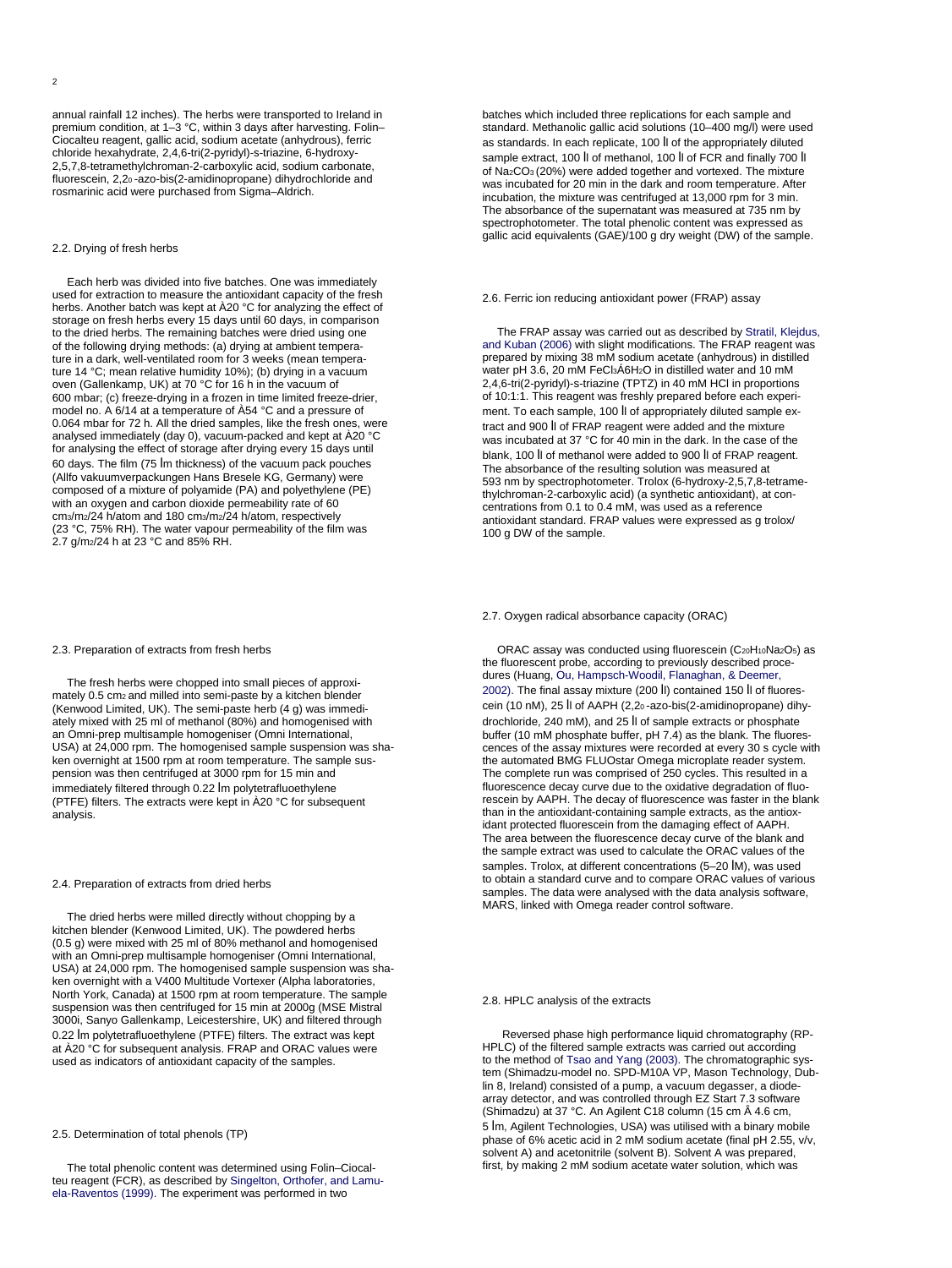for all the samples, was 10 ll. All the standards for quantification purposes were dissolved in methanol. The detector was set at 320 nm for monitoring of rosmarinic acid. Identification of the compounds was achieved by comparing their retention times and UV–Vis spectra with those of authenticated rosmarinic acid standard, by using the inline DAD with a 3D feature. then mixed with acetic acid at a ratio of 94:6 by volume. All solvents were filtered through a 0.45 lm membrane filter prior to analysis. The flow rate was kept constant at 1.0 ml/min for a total run time of 80 min. The following gradient programme was carried out: 0–15% B in 45 min, 15–30% B in 15 min, 30–50% B in 5 min, 50–100% B in 5 min and 100–0% B in 10 min. The injection volume,

#### 3. Results and discussion

#### 3.1. Effect of drying on total phenol content and antioxidant capacity

ever, the lowest ORAC value was observed in fresh rosemary at day 0 instead of fresh sage samples (Table 1). Storage did not have any significant ( $p < 0.05$ ) effect on any of the assays tested except for the fresh samples (Figs. 1–3). The possible reason for this could be that the samples were vacuum-packed immediately after treatments and stored at À20 °C. This created an oxygen-free environ- Total phenol content, FRAP and ORAC values showed wide variation among the samples. The total phenolic content ranged from 0.96 g GAE/100 g DW in fresh sage at day 0 to 11.2 g GAE/100 g DW in air-dried thyme at day 0. The ranges of FRAP and ORAC values were 1.51–22.9 g Trolox/100 g DW and 8.45–48.0 g Trolox/100 g DW, respectively. Fresh sage samples had the lowest FRAP values and air-dried thyme had the highest among all the samples (Figs. 1–3). The highest oxygen radical absorbance capacity was reflected in total phenol and FRAP assays in air-dried thyme at day 0; how-

the reason why fresh thyme did not show any increase of total phement and the very low temperature prevented enzymatic oxidation of antioxidants. Therefore, there was no further degradation of antioxidants during storage which helped to maintain a similar antioxidant capacity and total phenolic content throughout storage. On the other hand, fresh samples, when stored at  $\text{A}20 \text{ }^{\circ}\text{C}$ . suffered severe chilling injury, due to their high moisture content and losing their integrity. This resulted in release of more antioxidant compounds in the extracts on day 15 (Figs. 1–3 and Table 1). Further injury did not occur during the rest of the storage period. For this reason there was no further increase in total phenols or antioxidant capacity of fresh samples after day 15. The very woody herb, thyme, was not affected by chilling injury. This was probably nolic content or antioxidant capacity after being stored at À20 °C. All three drying methods exhibited strong influences on the total phenolic contents and antioxidant capacities of the herbs tested. Efficiencies of the drying methods were very similar, as they produced similar dry weights in samples after drying (Table 2). Identical amounts of dry weight from the dried samples were taken while doing the extraction. Therefore, there was no influence of residual moisture on the antioxidant capacity or total phenol contheir moisture contents. The range of moisture content of the Lamiaceae herbs was 71.2–89.6%, with basil having the highest and thyme the lowest moisture contents. Fresh weights of each of the fresh samples were converted into dry weights, on the basis of their respective moisture contents and then the dry weight was used for calculation of the antioxidant capacity and total phenolic tent of the samples. Total phenol content and antioxidant capacity of the samples significantly increased when fresh samples were dried (Figs. 1–3 and Table 1). The lowest values of TP and antioxidant capacity of fresh samples were not due to the dilution effect caused by their high moisture content. Antioxidant capacities and total phenolic contents of fresh samples were corrected for



Fig. 1. Total phenol content (g GAE/100 g DW) and ferric ion reducing antioxidant power (g trolox/100 g DW) in rosemary (I for TP and II for FRAP) and oregano (III for TP and IV for FRAP) herbs during 60 days of storage.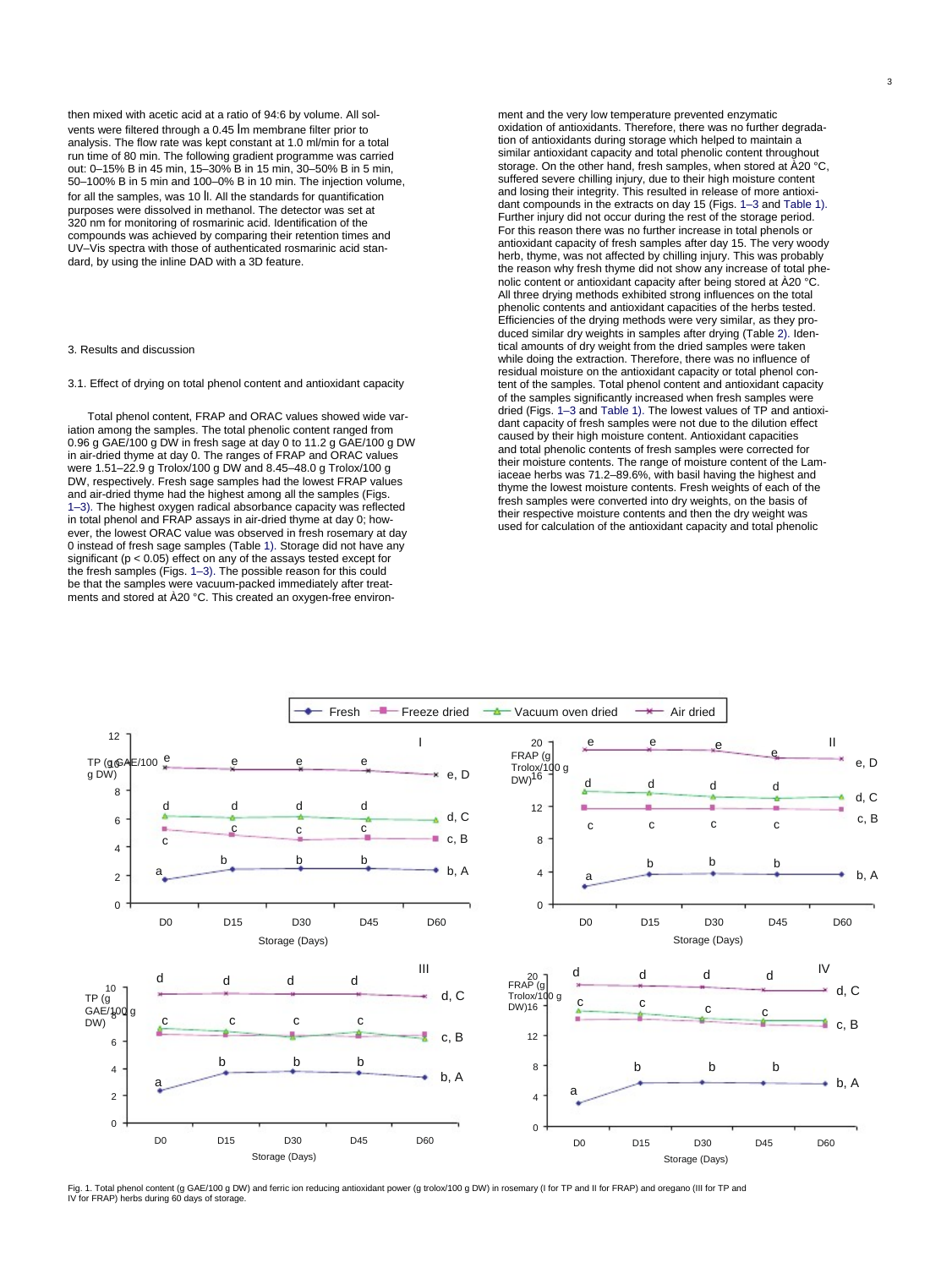

Fig. 2. Total phenol content (g GAE/100 g DW) and ferric ion reducing antioxidant power (g trolox/100 g DW) in marjoram (I for TP and II for FRAP) and sage (III for TP and IV for FRAP) during 60 days of storage.



Fig. 3. Total phenol content (g GAE/100 g DW) and ferric ion reducing antioxidant power (g trolox/100 g DW) in basil (I for TP and II for FRAP) and thyme (III for TP and IV for FRAP) during 60 days of storage.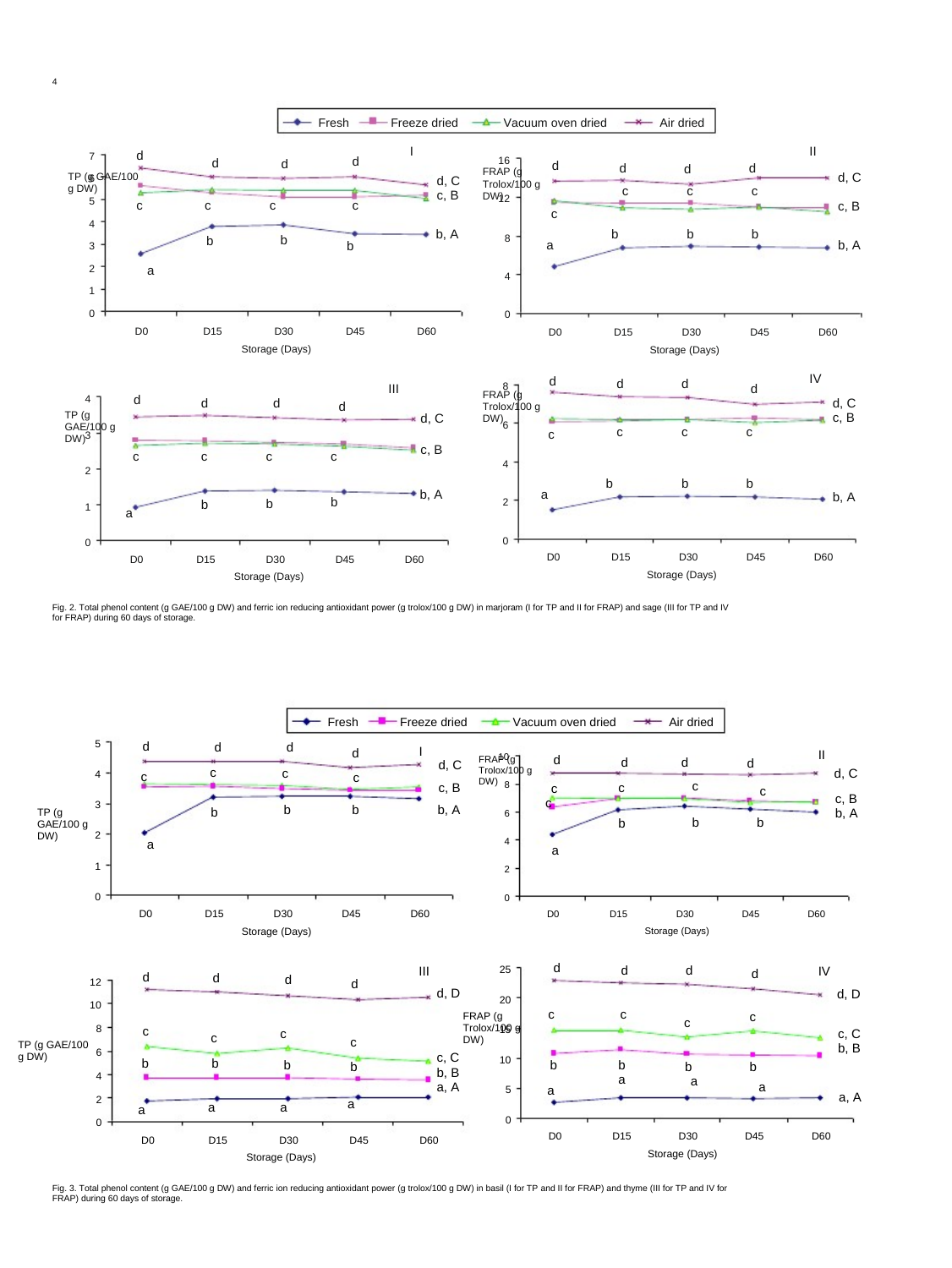Tahle 1

Oxygen radical absorbance capacity (g trolox/100 g DW) of six Lamiaceae herbs (fresh and dried) during 60 days of storage.A.B

| Name     | Drving method                                           | Significance of difference  | Day 0                                        | Day 15                                       | Day 30                                                   | Day 45                                                   | Day 60                                                   |
|----------|---------------------------------------------------------|-----------------------------|----------------------------------------------|----------------------------------------------|----------------------------------------------------------|----------------------------------------------------------|----------------------------------------------------------|
| Rosemary | Fresh                                                   | S                           | $8.45$ <sup>a</sup>                          | 13.1 <sup>b</sup>                            | 12.6 <sup>b</sup>                                        | 13.0 <sup>b</sup>                                        | 12.6 <sub>b</sub>                                        |
|          | Freeze-dried                                            | <b>NS</b>                   | 40.2 <sub>c</sub>                            | 41.7c                                        | 40.2 <sub>c</sub>                                        | 39.5c                                                    | 39.9c                                                    |
|          | Vacuum oven-dried                                       | <b>NS</b>                   | 39.6c                                        | 39.1c                                        | 38.6c                                                    | 39.3 <sub>c</sub>                                        | 38.7c                                                    |
|          | Air-dried                                               | S                           | 45.7 <sub>d</sub>                            | 45.3 <sub>d</sub>                            | 44.6d                                                    | 43.8 <sub>d</sub>                                        | 43.4d                                                    |
| Oregano  | Fresh                                                   | S                           | 11.3a                                        | 18.8b                                        | 18.0 <sub>b</sub>                                        | 17.3 <sub>b</sub>                                        | 16.9 <sub>b</sub>                                        |
|          | Freeze-dried                                            | <b>NS</b>                   | 33.5 <sub>c</sub>                            | 32.8 <sub>c</sub>                            | 32.6c                                                    | 31.9c                                                    | 32.9c                                                    |
|          | Vacuum oven-dried                                       | <b>NS</b>                   | 31.1c                                        | 31.5c                                        | 31.0 <sub>c</sub>                                        | 30.7c                                                    | 31.0 <sub>c</sub>                                        |
|          | Air-dried                                               | S                           | 39.1 <sub>d</sub>                            | 38.7d                                        | 38.3 <sub>d</sub>                                        | 37.2 <sub>d</sub>                                        | 38.6d                                                    |
| Marjoram | Fresh                                                   | S                           | 20.4a                                        | 28.4b                                        | 28.1 <sub>b</sub>                                        | 27.3 <sub>b</sub>                                        | 26.8 <sub>b</sub>                                        |
|          | Freeze-dried                                            | <b>NS</b>                   | 36.5c                                        | 37.2c                                        | 36.4 <sub>c</sub>                                        | 35.8 <sub>c</sub>                                        | 35.2c                                                    |
|          | Vacuum oven-dried                                       | <b>NS</b>                   | 37.7c                                        | 38.2c                                        | 37.4 <sub>c</sub>                                        | 36.9 <sub>c</sub>                                        | 35.5c                                                    |
|          | Air-dried                                               | S                           | 43.9d                                        | 44.5d                                        | 43.8 <sub>d</sub>                                        | 42.6d                                                    | 42.0 <sub>d</sub>                                        |
| Sage     | Fresh                                                   | S                           | 9.39a                                        | 15.3 <sub>b</sub>                            | 15.0 <sub>b</sub>                                        | 14.6b                                                    | 14.2 <sub>b</sub>                                        |
|          | Freeze-dried                                            | <b>NS</b>                   | 24.3 <sub>c</sub>                            | 23.3c                                        | 22.2c                                                    | 23.5c                                                    | 22.4c                                                    |
|          | Vacuum oven-dried                                       | <b>NS</b>                   | 22.9 <sub>c</sub>                            | 22.1c                                        | 21.2c                                                    | 21.8 <sub>c</sub>                                        | 20.8c                                                    |
|          | Air-dried                                               | S                           | 28.1 <sub>d</sub>                            | 29.2 <sub>d</sub>                            | 27.5d                                                    | 28.1 <sub>d</sub>                                        | 27.2d                                                    |
| Basil    | Fresh                                                   | S                           | 13.0a                                        | 20.5 <sub>b</sub>                            | 19.9 <sub>b</sub>                                        | 19.7 <sub>b</sub>                                        | 18.9 <sub>b</sub>                                        |
|          | Freeze-dried                                            | <b>NS</b>                   | 22.4c                                        | 22.1c                                        | 23.5c                                                    | 21.8 <sub>c</sub>                                        | 21.5c                                                    |
|          | Vacuum oven-dried                                       | <b>NS</b>                   | 23.0 <sub>c</sub>                            | 22.4c                                        | 21.3c                                                    | 20.4 <sub>c</sub>                                        | 21.0 <sub>c</sub>                                        |
|          | Air-dried                                               | S                           | 26.1 <sub>d</sub>                            | 25.6 <sub>d</sub>                            | 24.1 <sub>d</sub>                                        | 24.6d                                                    | 24.7 <sub>d</sub>                                        |
| Thyme    | Fresh<br>Freeze-dried<br>Vacuum oven-dried<br>Air-dried | S<br>$\mathsf{s}$<br>s<br>s | 9.39a<br>31.7 <sub>b</sub><br>38.6c<br>48.0d | 11.9a<br>32.1 <sub>b</sub><br>38.2c<br>47.5d | 9.86a<br>31.2 <sub>b</sub><br>36.7c<br>46.0 <sub>d</sub> | 10.6a<br>30.5 <sub>b</sub><br>37.5c<br>46.4 <sub>d</sub> | 9.76a<br>29.7 <sub>b</sub><br>36.4 <sub>c</sub><br>44.5d |

S and NS for each sample denote significant ( $p < 0.05$ ) and non-significant ( $p > 0.05$ ) difference, respectively.<br>For all the values of each sample, different superscripts mean significant differences ( $p < 0.05$ ).

 $\overline{B}$ 

Tahle 2 Dry weight (%) of the samples after air-, freeze- and vacuum oven-drying

| Name of<br>the herb | Dry weight (%)<br>after air-drying | Dry weight (%)<br>after freeze-drying | Dry weight (%) after<br>vacuum oven-drying |
|---------------------|------------------------------------|---------------------------------------|--------------------------------------------|
| Sage                | $16.9 + 1.01$                      | $15.2 \pm 0.86$                       | $15.8 + 0.94$                              |
| Rosemary            | $24.8 \pm 0.63$                    | $25.8 \pm 0.75$                       | $24.2 + 0.56$                              |
| Basil               | $11.0 \pm 0.76$                    | $11.4 \pm 0.67$                       | $10.4 \pm 0.99$                            |
| Marjoram            | $15.4 \pm 1.10$                    | $14.8 \pm 0.97$                       | $14.5 \pm 0.87$                            |
| Oregano             | $16.0 \pm 0.41$                    | $15.5 \pm 0.69$                       | $14.8 \pm 0.36$                            |
| Thyme               | $31.0 \pm 0.81$                    | $29.2 + 0.95$                         | $29.8 + 0.92$                              |

content. Drying of the samples might make the tissue more brittle, which in turn results in rapid cell wall breakdown during the milling and homogenisation steps of the extraction procedure. These broken cells could release more phenolic compounds into the solvents when they are shaken overnight. Another possibility is that the fresh samples might lose antioxidant compounds due to enzymatic degradation during processing as the enzymes were still active in fresh samples. This might also be the cause of low rosmarinic acid yield in the extracts of fresh samples (Table 3). Suhaj (2006) suggested use of dried samples for extraction as some of the antioxidants might be unstable or degraded by enzymatic action in undried samples. The dried samples avoided this loss, as the enzymes were inactivated due to decreased water activity and thus retained high antioxidant capacity and total phenols in the extracts. Air-dried samples showed the highest total phenol content and antioxidant capacity of all the samples. In air-drying, the fresh herbs were kept at ambient temperature. It took more than 2 weeks to get the herbs completely dried. During this period, metabolically active plants lost moisture slowly and might have sensed the moisture loss as stress. Plants, in general, produce phenolic compounds in stress response as a defence mechanism (Rhodes) 1985). The synthesis of several phenylpropanoid compounds (flavonoids, isoflavonoids, psoralens, coumarins, phenolic acids, lignin and suberin) is induced in plants by biotic and abiotic stress factors, such as wounding, low temperature and attack of pathogens (Dixon & Paiva, 1995). This was evidenced in the rosmarinic

acid content of the extracts obtained from the air-dried samples, which showed significantly ( $p < 0.05$ ) higher amounts of rosmarinic acid (Table 3) than did other dried and fresh samples. Rosmarinic acid might have been accumulated in the sample plants as a defence reaction due to stress response during air-drying. Accumulation of rosmarinic acid in plants, as a defence compound, was also reported by Petersen and Simmonds (2003). Rosmarinic acid is one of the most important compounds in Lamiaceae herbs with high antioxidant potential (Hossain et al., 2008). The presence of four hydroxyl groups on the rosmarinic acid molecule might be related to its high antioxidant capacity (FRAP value = 406 g trolox/ 100 g DW). Vacuum oven-dried samples did not show significant difference ( $p < 0.05$ ) in total phenol content and antioxidant capacity from the freeze-dried samples, except for rosemary and thyme. Rosemary showed significantly higher total phenols and ferric reducing antioxidant property in vacuum oven-drying than freeze-drying. However, in the ORAC assay, no significant difference was observed between these two methods in rosemary samples. It has been reported that freeze-drying showed a less pronounced damaging effect on the tissue structure than did other drying methods (Yousif et al., 1999). In woody herbs, such as rosemary and thyme, this effect could have been very low. Intact tissue structure might be very useful for a good appearance but, in relation to antioxidant capacity of the extract, it acts as a barrier for the release of phenolic compounds in the extracts, resulting in lower antioxidant capacity. Since freeze-dried samples were dried at very low temperature (A54 °C), the degrading enzymes might still be activated when they come into contact with moisture of any source, e.g., probably from air. In thyme, the difference of antioxidant capacity and total phenols between vacuum oven-drying and freeze-drying was higher than in the other samples. The highly sensitive ORAC assay also showed significant difference between vacuum oven-drying and freeze-drying. During vacuum-drying leaves of the herbs are heated (70 °C) and their intercellular spaces collapse, liberating more phenolic compounds (Di Cesare et al., 2003). The significantly ( $p < 0.05$ ) higher rosmarinic acid contents in vacuum oven-dried rosemary, oregano and thyme samples than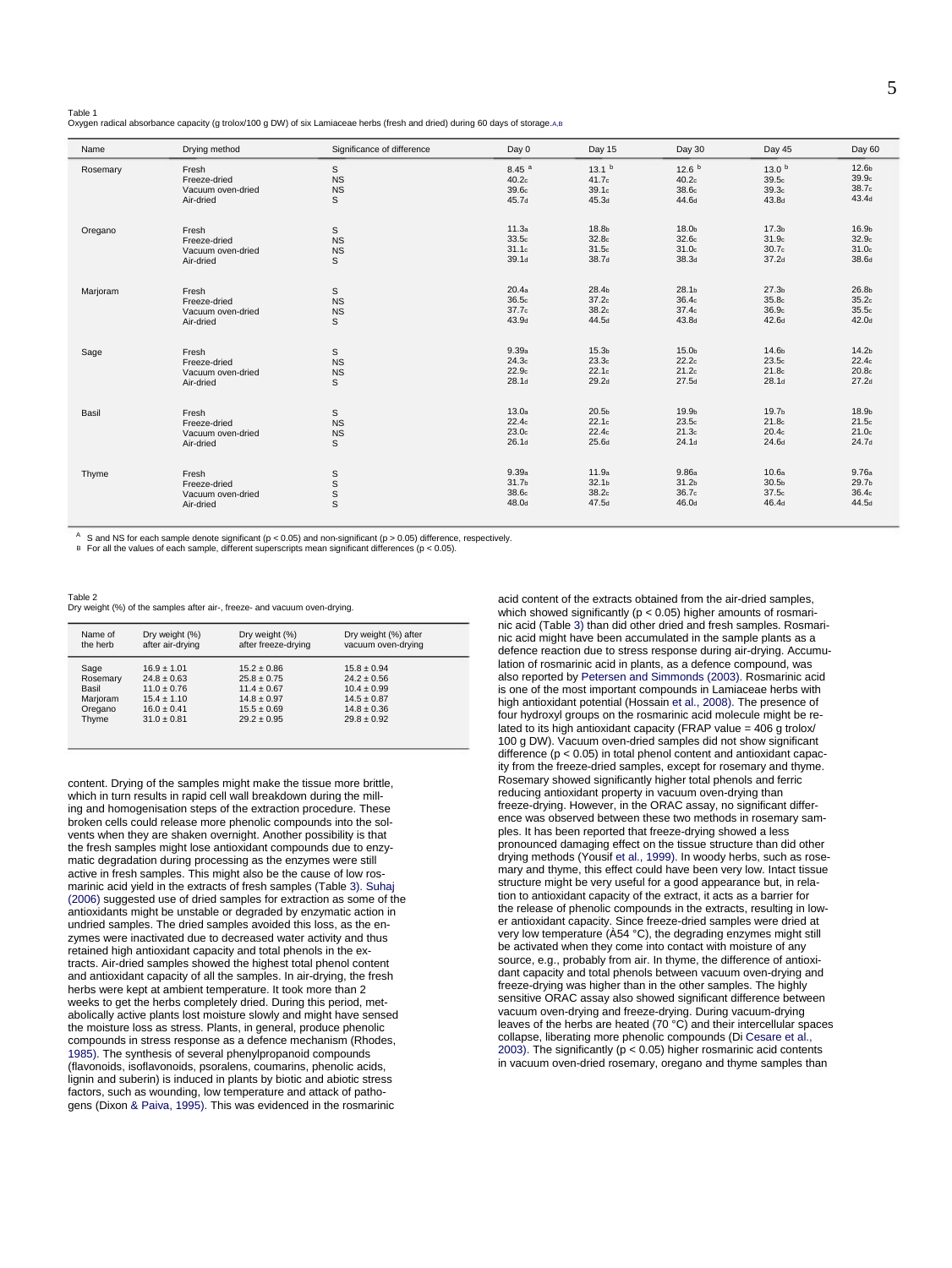### Table 3

Rosmarinic acid content (ma/a DW) in the extracts of six Lamiaceae herbs (fresh and dried) as measured by high performance liquid chromatography during 60 days of storage.A.B

| Name     | Drying method                  | Significance of difference | Day 0             | Day 15            | Day 30            | Day 45            | Day 60            |
|----------|--------------------------------|----------------------------|-------------------|-------------------|-------------------|-------------------|-------------------|
| Rosemary | Fresh                          | $\mathbb S$                | 6.95 <sup>a</sup> | $8.44^{b}$        | 7.95 <sup>b</sup> | 8.26 <sup>b</sup> | 8.13b             |
|          | Freeze-dried                   |                            | 15.5c             | 15.7 <sub>c</sub> | 15.8 <sub>c</sub> | 16.3c             | 16.2c             |
|          | Vacuum oven-dried              | $_{\rm S}^{\rm S}$         | 18.3 <sub>d</sub> | 19.1 <sub>d</sub> | 19.5d             | 19.1 <sub>d</sub> | 18.6 <sub>d</sub> |
|          | Air-dried                      | S                          | 22.7 <sub>e</sub> | 22.4e             | 22.7 <sub>e</sub> | 22.0 <sub>e</sub> | 22.2e             |
| Oregano  | Fresh                          | S                          | 5.78a             | 7.33 <sub>b</sub> | 6.97b             | 7.54b             | 7.93b             |
|          | Freeze-dried                   |                            | 13.7 <sub>c</sub> | 13.5c             | 14.2c             | 13.9 <sub>c</sub> | 14.3 <sub>c</sub> |
|          | Vacuum oven-dried              | $_{\rm S}^{\rm S}$         | 15.7 <sub>d</sub> | 16.2d             | 15.5d             | 15.9 <sub>d</sub> | 16.2d             |
|          | Air-dried                      | $\mathsf S$                | 18.4e             | 18.8e             | 18.4e             | 18.2e             | 19.1e             |
| Marjoram | Fresh                          | S                          | 4.3a              | 6.33 <sub>b</sub> | 5.86b             | 6.13 <sub>b</sub> | 5.94b             |
|          | Freeze-dried                   | <b>NS</b>                  | 11.0 <sub>c</sub> | 11.2              | 10.3 <sub>c</sub> | 11.2c             | 10.2 <sub>c</sub> |
|          | Vacuum oven-dried              | <b>NS</b>                  | 11.7 <sub>c</sub> | 11.6 <sub>c</sub> | 11.4 <sub>c</sub> | 11.3c             | 11.2c             |
|          | Air-dried                      | S                          | 13.3 <sub>d</sub> | 13.6d             | 14.8 <sub>d</sub> | 13.3 <sub>d</sub> | 13.4 <sub>d</sub> |
| Sage     | Fresh                          | $\mathsf{s}$               | 3.30a             | 5.65b             | 5.54b             | 5.62 <sub>b</sub> | 5.09 <sub>b</sub> |
|          | Freeze-dried                   | <b>NS</b>                  | 8.04c             | 7.51c             | 7.86c             | 8.15              | 7.08c             |
|          | Vacuum oven-dried              | <b>NS</b>                  | 8.21c             | 8.11c             | 8.35c             | 8.43c             | 8.03c             |
|          | Air-dried                      | $\mathsf S$                | 9.74d             | 9.54d             | 9.65d             | 9.41 <sub>d</sub> | 9.31 <sub>d</sub> |
| Basil    | Fresh                          | S                          | 4.71a             | 5.82b             | 5.44b             | 6.15b             | 5.74b             |
|          | Freeze-dried                   | <b>NS</b>                  | 9.10 <sub>c</sub> | 8.73c             | 9.59c             | 8.44c             | 8.25c             |
|          | Vacuum oven-dried              | <b>NS</b>                  | 9.30 <sub>c</sub> | 9.78c             | 9.67c             | 10.0 <sub>c</sub> | 9.16 <sub>c</sub> |
|          | Air-dried                      | S                          | 12.2d             | 12.5d             | 12.6 <sub>d</sub> | 12.6 <sub>d</sub> | 11.9 <sub>d</sub> |
|          |                                |                            | 10.9a             | 11.9a             | 9.86a             | 10.6a             | 9.76a             |
| Thyme    | Fresh                          | S                          | 14.3 <sub>b</sub> | 14.0 <sub>b</sub> | 14.8b             | 14.0 <sub>b</sub> | 14.1 <sub>b</sub> |
|          | Freeze-dried                   | $\mathbb S$                | 16.0 <sub>c</sub> | 16.7 <sub>c</sub> | 16.7c             | 15.9 <sub>c</sub> | 15.8 <sub>c</sub> |
|          | Vacuum oven-dried<br>Air-dried | $_{\rm S}^{\rm S}$         | 24.6 <sub>d</sub> | 24.3 <sub>d</sub> | 25.5d             | 24.4 <sub>d</sub> | 24.1 <sub>d</sub> |

 $\overline{A}$ <sup>A</sup> S and NS for each sample denote significant ( $p < 0.05$ ) and non-significant ( $p > 0.05$ ) difference, respectively.<br>
B For all the values of each sample, different superscripts mean significant differences ( $p < 0.05$ ).

#### Table 4

Correlations among the results obtained from total phenolic content (TP), ferric reducing antioxidant power (FRAP) and oxygen radical absorbance capacity (ORAC) assays

| Correlation between | Linear equations of relationship        | Correlation<br>coefficient (R <sub>2</sub> ) |
|---------------------|-----------------------------------------|----------------------------------------------|
| TP and FRAP         | $Y(TP) = 0.465X (FRAP) + 0.1087$        | 0.921                                        |
| TP and ORAC         | Y (TP) = $0.1926X$ (ORAC) $\AA$ 0.861   | 0.672                                        |
| FRAP and ORAC       | Y (FRAP) = $0.4351X$ (ORAC) $\AA$ 2.693 | 0.806                                        |

in freeze-dried samples (Table 3) might have been accounted for by the reasons mentioned above. Higher amounts of phenols account for higher antioxidant capacity which has been observed in the current study in the following descending order: air-dried samples > vacuum oven-dried samples P freeze-dried samples > fresh samples. Among the plant phenolics responsible for antioxidant capacity, phenolic acids and flavonoids might play the major role (Kähkönen et al., 1999; Lagouri & Boskou, 1996).

#### 3.2. Correlation among the data obtained from TP, FRAP and ORAC assays

The results obtained from TP, FRAP and ORAC assays showed a high degree of correlation. The highest correlation was observed between the total phenolic content (TP) and FRAP values (Table 4). This was expected, as both assays followed the same principle of electron-transfer (ET)-based anti-oxidation reactions. However, ORAC assay, being a hydrogen atom transfer (HAT)-based assay, showed relatively low but highly significant correlation with TP and FRAP assays. A number of authors (Shan et al., 2005; Zheng & Wang, 2001) reported high correlation between total phenolic content (TP) and antioxidant capacity assays. These results suggest that phenolic compounds are key contributors to the antioxidant capacity of the herb extracts. The correlations among the values of different assays have been established in linear equations presented in Table 4. Using these equations, values of one assay could be approximately calculated from another. Similar findings were

reported by Shan et al. (2005), who presented the equation of correlation between total phenolic content and ABTSA+ radical-scavenging activity in dried herb extracts.

#### 4 Conclusion

Drving of herbs has been found to be a very useful technique for increasing the amount of phenolic compounds and antioxidant capacity of the extracts. Among the drying methods tested, air-drying was found to be the best method for all the samples. The effect of air-drying was more pronounced in woody herbs, such as thyme and rosemary. Vacuum oven-drying showed a better or similar efficiency in extracting antioxidant compounds from Lamiaceae herbs. Fresh herbs exhibited the worst performance among the treatments, revealing that they were very prone to external (oxidation by atmospheric oxygen) and internal (enzymatic) degradation. Storage did not affect the phenolic content or antioxidant capacity. The increase of total phenol and antioxidant capacity in fresh samples of rosemary, oregano, marjoram, sage and basil from day 0 to day 15 was due to severe chilling injury of the soft tissues of the samples.

#### Acknowledgements

This work was supported by the ABBEST scholarship programme of Dublin Institute of Technology, Dublin, Ireland. The authors are grateful to Teagasc, Ashtown Food Research Centre, Ashtown, Dublin for providing laboratory facilities.

#### References

Baritaux, O., Richard, H., Touche, J., & Derbesy, M. (1992). Effects of drying and storage of herbs and spices on the essential oil. Part I. Basil. Ocimum basilicum L.<br>Flavour and Fragrance Journal, 7, 267–271.

Fravour and Fragrance Journal, r, 2or-2/1.<br>Di Cesare, L. F., Forni, E., Viscardi, D., & Nani, R. C. (2003). Changes in the chemical composition of basil caused by different drying procedures. Journal of Agricultural and Food Chemistry, 51, 3575-3581.